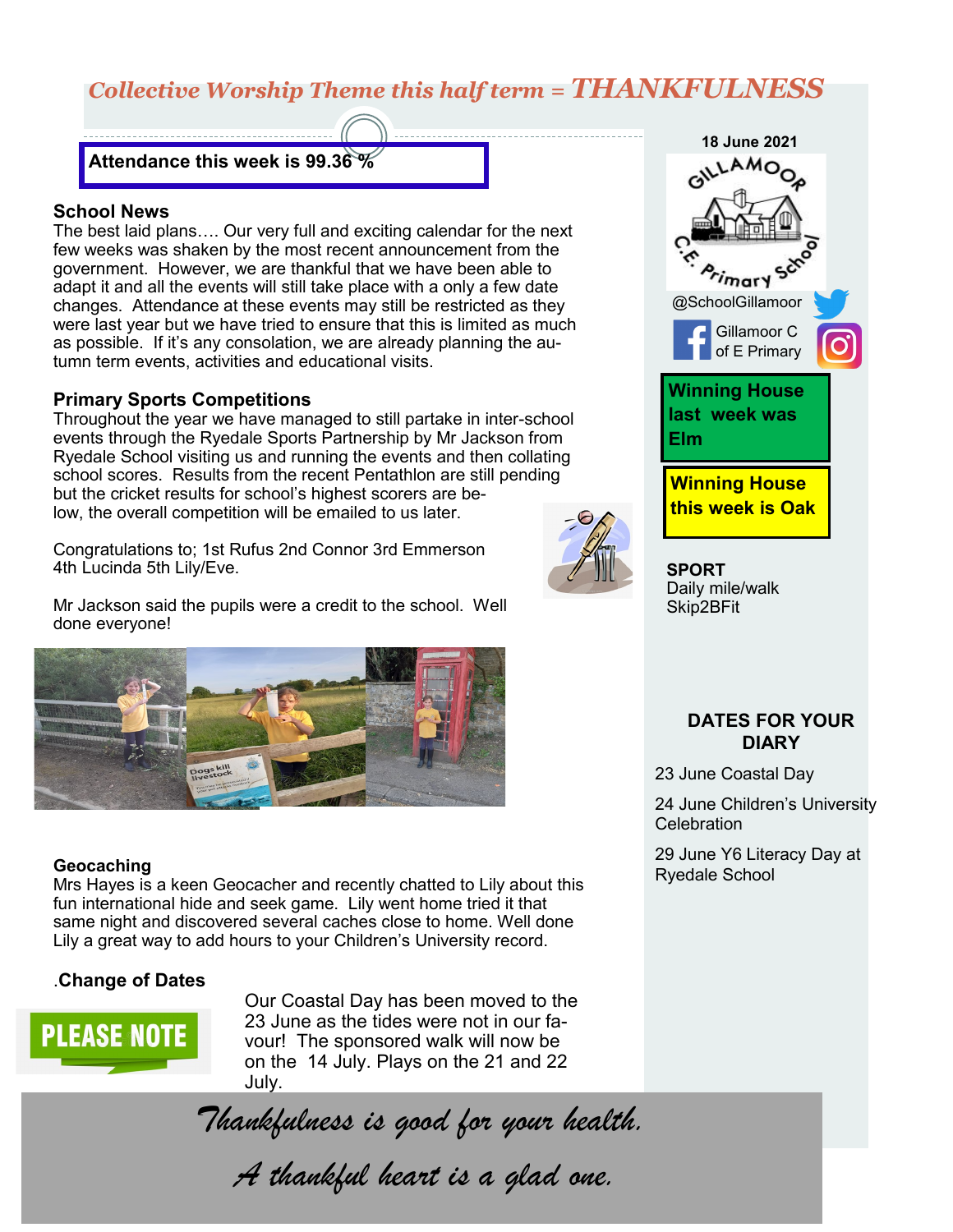### **Staff Training**

## **Did you spot us in the Gazette and Herald**

I Lovely photograph in the local paper of our pupils enjoying their day at Duncombe Park last week.

## **Clubs from 14 June until 16 July**

Monday—Craft Club (Mrs Hayes)

Tuesday—TT Rockstars (Mrs Teasdale)

Wednesday—Eco Club (Mrs Paxton and Mrs James)

Thursday—Sport Club (Mr Mulholland and Mrs Morbey)

Friday—Film Club (Mrs James)

# **Eat Them to Defeat Them**

This week was Week 2 of the campaign and the children earned stickers for trying corn on the cob. We were really impressed by their enthusiasm and willingness to try these. Watch out for a different vegetable **I** next week. For more information, see the packs they brought home and visit;

## <https://eatthemtodefeatthem.com/>

[https://www.youtube.com/watch?](https://www.youtube.com/watch?v=DVc5oARRpNw) [v=DVc5oARRpNw](https://www.youtube.com/watch?v=DVc5oARRpNw)

## **Please continue to help us to help your children.**

- **I.** Listen to your children read every night.
- **I**. Respond to emails and letters promptly
- Help your children to be independent by getting them to be prepared and responsible for their belongings.

## **TRACK AND TRACE**

If anyone is contacted by Track and **I** Trace or has a positive test, please email school. Staff continue with Lateral Flow **I** Testing twice a week.

## **PTA**

We have booked Bags2School on the 2 July. **Please leave your bags by the 1 July.** 

Our coffee and cake event will now be in September.

### **Cricket Tickets –**sadly this has been cancelled by Headingley. Maybe next I vear!



**A** schoo staff parents



### All staff completing Lateral Flow Testing twice a week.

Early Years new framework.

NYCC Leadership Meeting.

Diocese Leadership Meeting.

School Advisor visit.

## **School Lunches**

Week beginning 21 June is week 1 menu.

**DINTHEFIGHT**